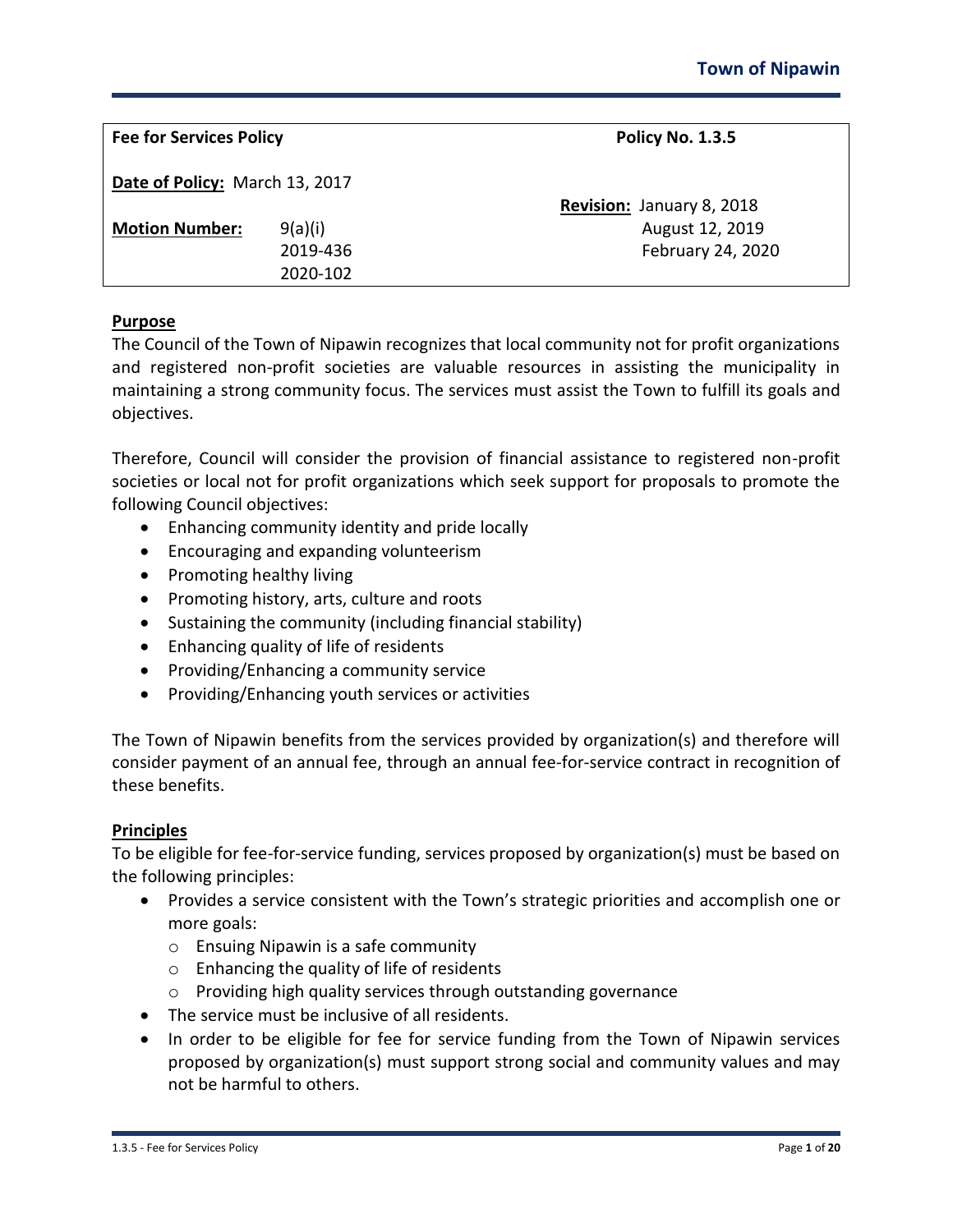• To qualify for fee-for-service funding, services proposed by organization(s) must provide, enhance, supplement or support a service that might otherwise have to be provided by the Town of Nipawin as a municipal responsibility.

# **Administration**

In order to be considered for fee for service funding in the following calendar year, requests for funding under the Fee for Service Policy must be submitted to the attention of the Chief Financial Officer by September  $1^{st}$  each year with a final decision to be made by Council by October  $15^{th}$ . Advertising shall be conducted prior to July  $15<sup>th</sup>$  each year.

Late applications may not be considered.

Applications will be evaluated by the Town of Nipawin to determine eligibility as outlined in this document. All eligible applications will be forwarded to the Governance & Human Resources Standing Committee & Town Council for discussion and subsequent approval by Town Council. Organizations whose applications are deemed ineligible will be notified by the Town without any further review by Town Council.

## **Evaluation Criteria**

In addition to meeting the principles as outlined in this document, the following criteria will be considered:

- How the service reflects or accomplishes the Town's goals and strategic priorities.
- Demonstration that other community organizations are partnering in the provision of service to avoid duplication.
- Evidence of need for the service.
- Level of community support through public attendance and donations levels including the number of local volunteers.
- Quality of management (established track record, is the proposal well thought out and clear, etc.).
- Evidence of clear goals and expected outcomes.
- Uniqueness of the service i.e. does not duplicate but may complement an existing service.
- Evidence of financial need for the funding.
- Should the organization be requesting fee for service funding in the excess of prior requested amount, please provide rationale for the additional requested funds.

#### **Who May Apply?**

The funding applicant (organization) must meet the following criteria in order to qualify for funding:

- Be registered as a not-for-profit incorporated society in Saskatchewan;
- Be located in the Town of Nipawin; and
- Be able to demonstrate that they are able to match the Town's contribution in either other donation dollars or in-kind services.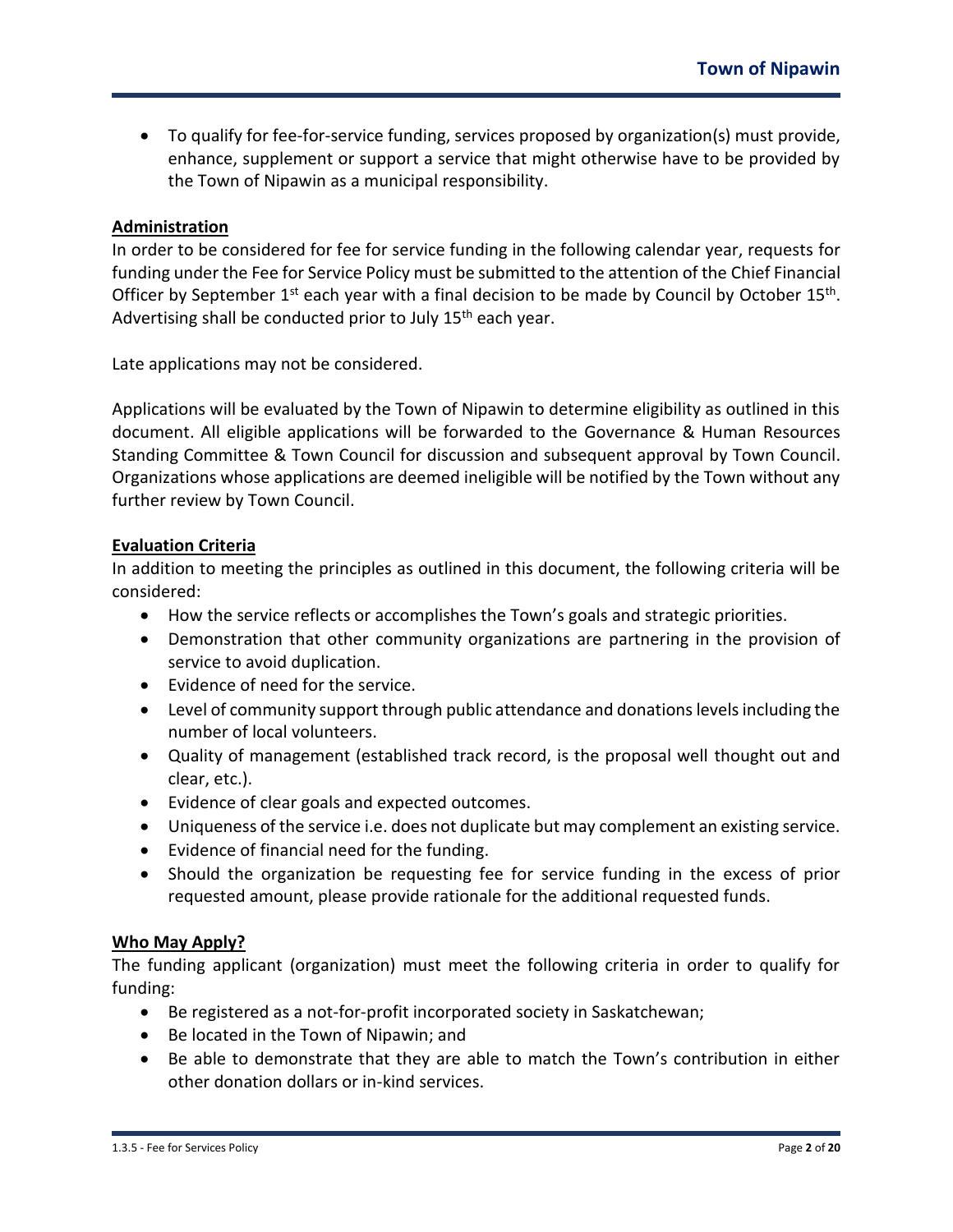Groups or organizations must have a defined governance structure that makes specific individuals responsible for the use of funds provided and accountable for the success or failure of the project, program, service, or event that is proposed.

In order to be eligible to receive assistance, the applicant registered non-profit society or local not for profit organization must demonstrate that it has sound financial and administrative management. The applicant must have a Board of Directors or similar governance structure and the persons making the application or receiving the funds must be legally authorized to act on behalf of the society or organization.

The applicant organization or society should have a proven track record of community service and have previously demonstrated the ability to administer other forms of assistance. The applicant organization or society must demonstrate a real effort in marketing and self-financing shown by a diversity of sources of revenue such as grants from other fund agencies, fundraising, sponsorships, ticket sales, subscriptions, memberships, user fees or other mechanisms.

# **Conditions**

- Completion of the funding application form and inclusion of the following required attachments, as applicable:
	- 1. Annual Financial Statements.
	- *2.* Annual Financial Statements filed with the Director of Corporations as required by the *Non-Profit Corporations Act.*
	- 3. Minutes of the last Annual General Meeting held by the organization including a list of the Board of Directors.
	- 4. Copy of the organization's Constitution and/or Governing Bylaws.
	- 5. Report on how the funding that was received in the previous year was utilized.
- Provide a presentation to Council if requested.
- Demonstration that the services provide a significant benefit to the Town and its residents through a qualitative and quantitative analysis.
- Town funds must be matched by equivalent donation dollars and/or volunteer commitments.
- Town's contribution must be acknowledged on all promotional materials relating to the funded service.
- Funding provided on an annual basis so long as contractual conditions are met. Subsequent contracts will be subject to Council approval.

# **Not Eligible**

- Direct funding to individuals
- Services that would have been previously supported through other government funding (including Education and Health Care sectors)
- Demonstrations, marches and rallies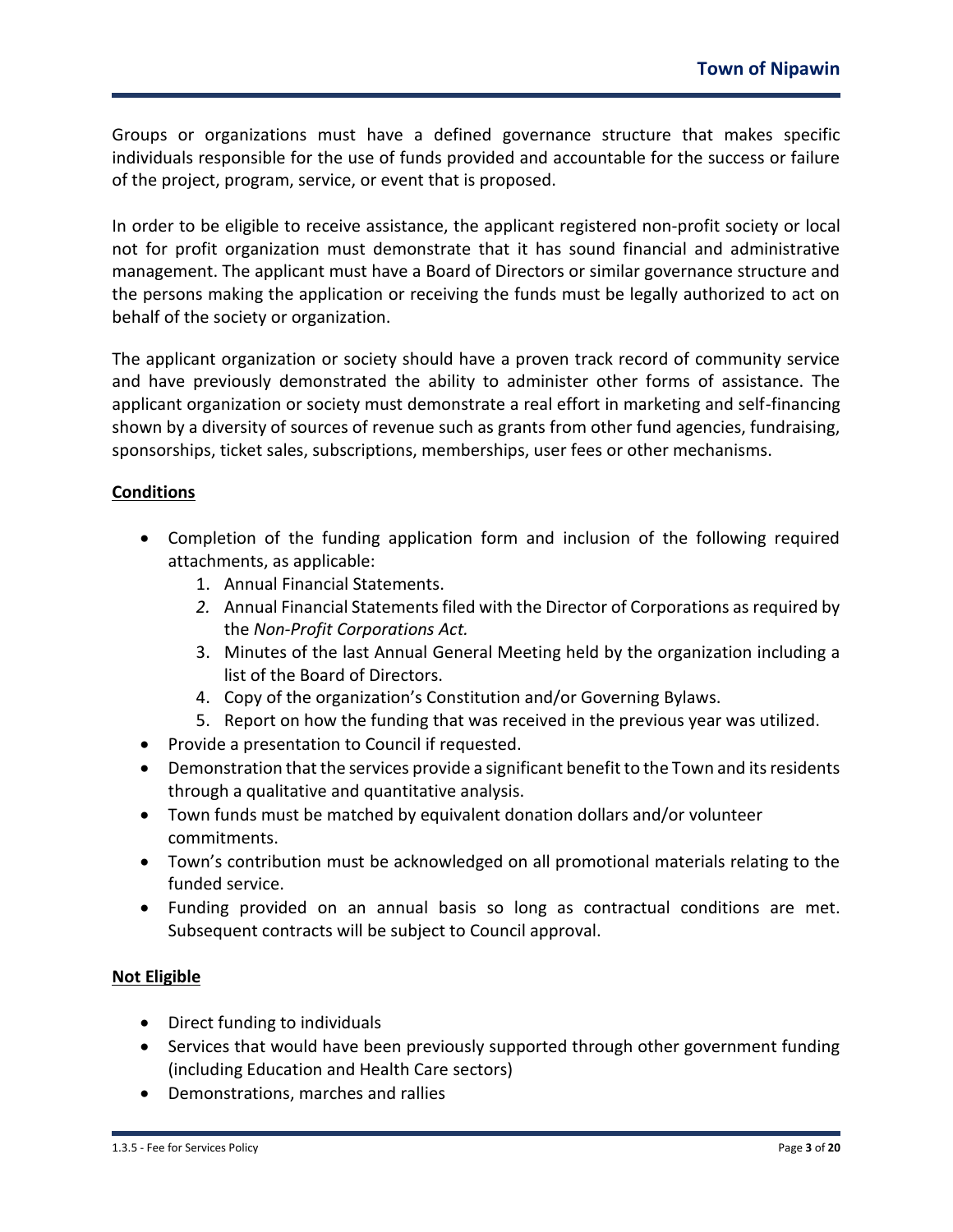- For-profit organizations
- Retroactive funding or operating deficits
- Capital projects on Town owned property
- Property tax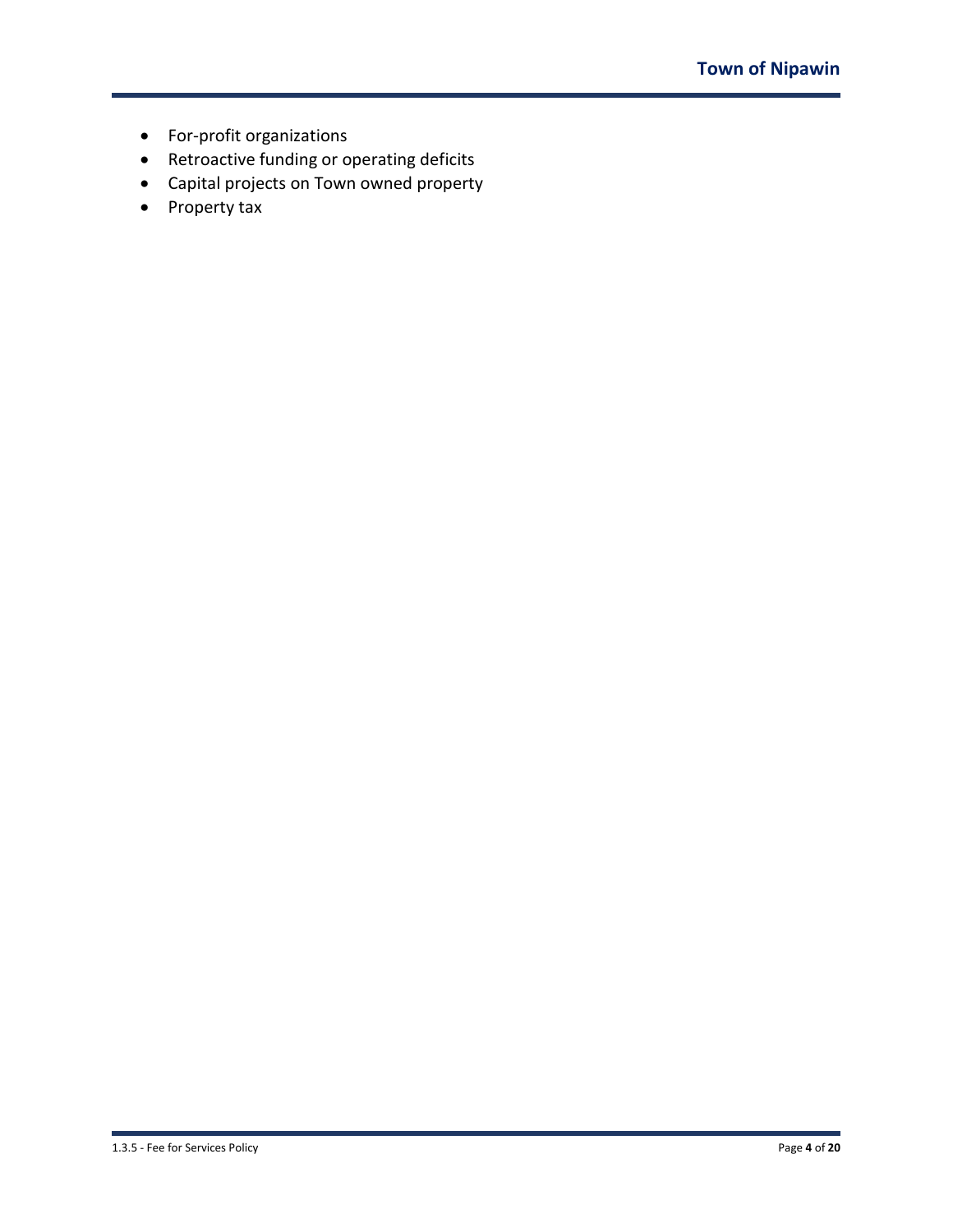# **'Schedule A' Town of Nipawin Fee for Service Policy APPLICATION FORM**

Deadline for applications: 4:30 p.m. September 1st, each year General Information:

The contents of this application are considered public information and may be released upon request.

| Legal Name of Organization:               |              |                                                                                                                                                                                                                                                                                                                                                         |                                           |
|-------------------------------------------|--------------|---------------------------------------------------------------------------------------------------------------------------------------------------------------------------------------------------------------------------------------------------------------------------------------------------------------------------------------------------------|-------------------------------------------|
| <b>Mailing Address:</b>                   |              |                                                                                                                                                                                                                                                                                                                                                         | Postal Code:                              |
| Phone:                                    | Fax:         |                                                                                                                                                                                                                                                                                                                                                         | E-mail:                                   |
| <b>Contact Person:</b>                    |              | Position:                                                                                                                                                                                                                                                                                                                                               |                                           |
| <b>Registered Society:</b>                | Society      |                                                                                                                                                                                                                                                                                                                                                         | Is your society in Good Standing with the |
| Yes<br>$\Box$                             | Registration | Registrar:                                                                                                                                                                                                                                                                                                                                              | Yes<br>П                                  |
| No<br>П                                   | No:          |                                                                                                                                                                                                                                                                                                                                                         | <b>No</b><br>П                            |
| Total Funding Request (in dollars):<br>\$ |              | Proposal in best characterized as:<br>□Event □Program<br>Participants/beneficiaries will primarily be:<br>$\square$ Youth<br>$\Box$ Seniors<br>□Disadvantaged persons<br>□Other (describe)<br>This proposal's activities can best be<br>described as related to:<br>□Arts and Culture<br>□Recreation and Sports<br>□Environmental, Social and Education |                                           |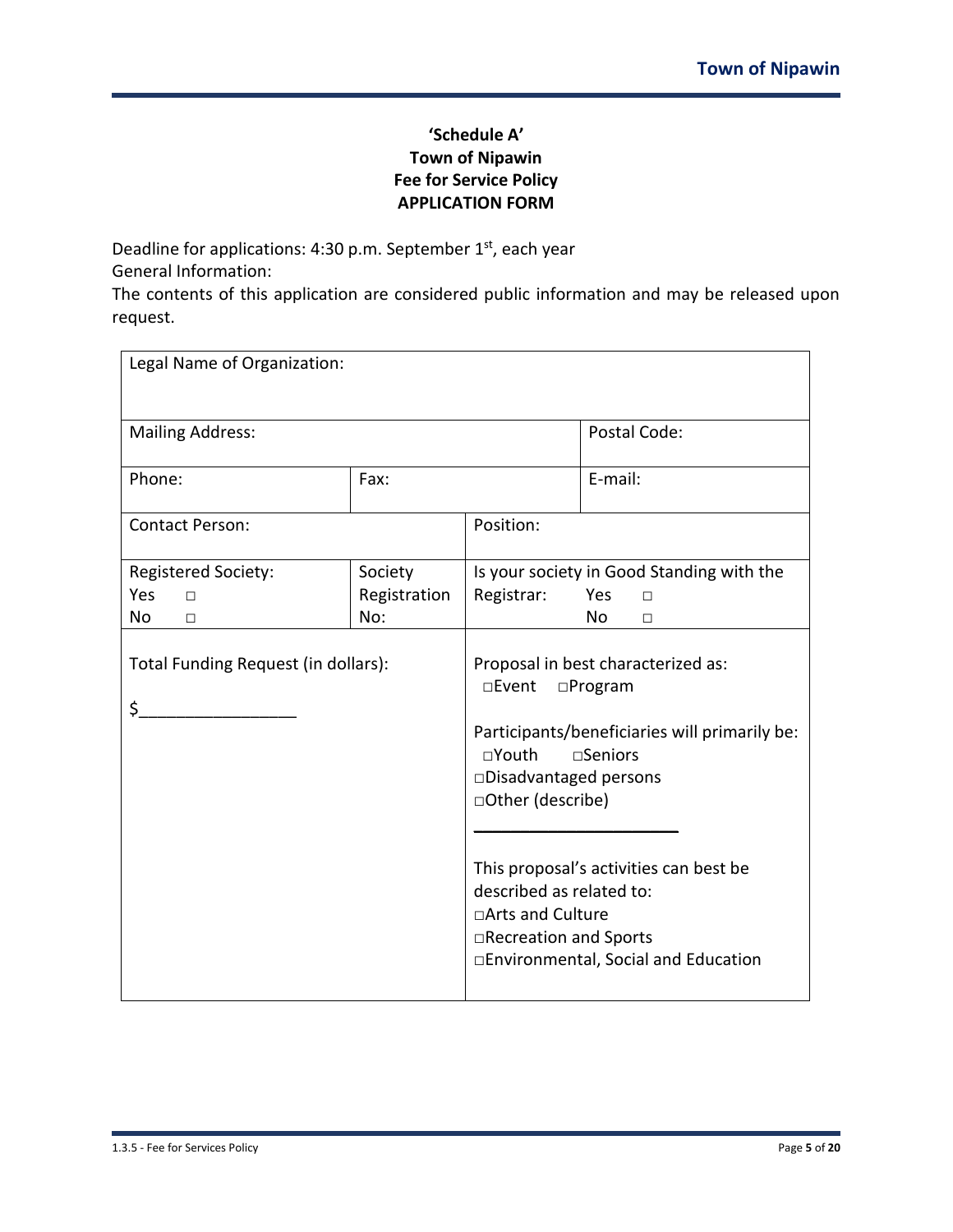# **Declarations**

I hereby certify that the information included with this application is complete, and is true and correct to the best of my knowledge, and that I have been authorized by the Board of Directors or Organization Executive to make this declaration and to submit this application on behalf of the above-named organization.

| Signature | Position | Date |
|-----------|----------|------|

I hereby declare that if our organization is successful in obtaining Town of Nipawin fee for service funding that we give the Town of Nipawin (or a third party appointed by the Town) the right to review the project or event for which the fee for service funding was obtained to ascertain whether monies received were used for the stated purpose(s) set out in this application. In the event that there is suspicion of mismanagement/fraud relating to funding, the Council of the Town of Nipawin must be notified immediately.

| Signature | Position | Date |
|-----------|----------|------|

Return to: Town of Nipawin, Chief Financial Officer P.O. Box 2134 Nipawin SK S0E 1E0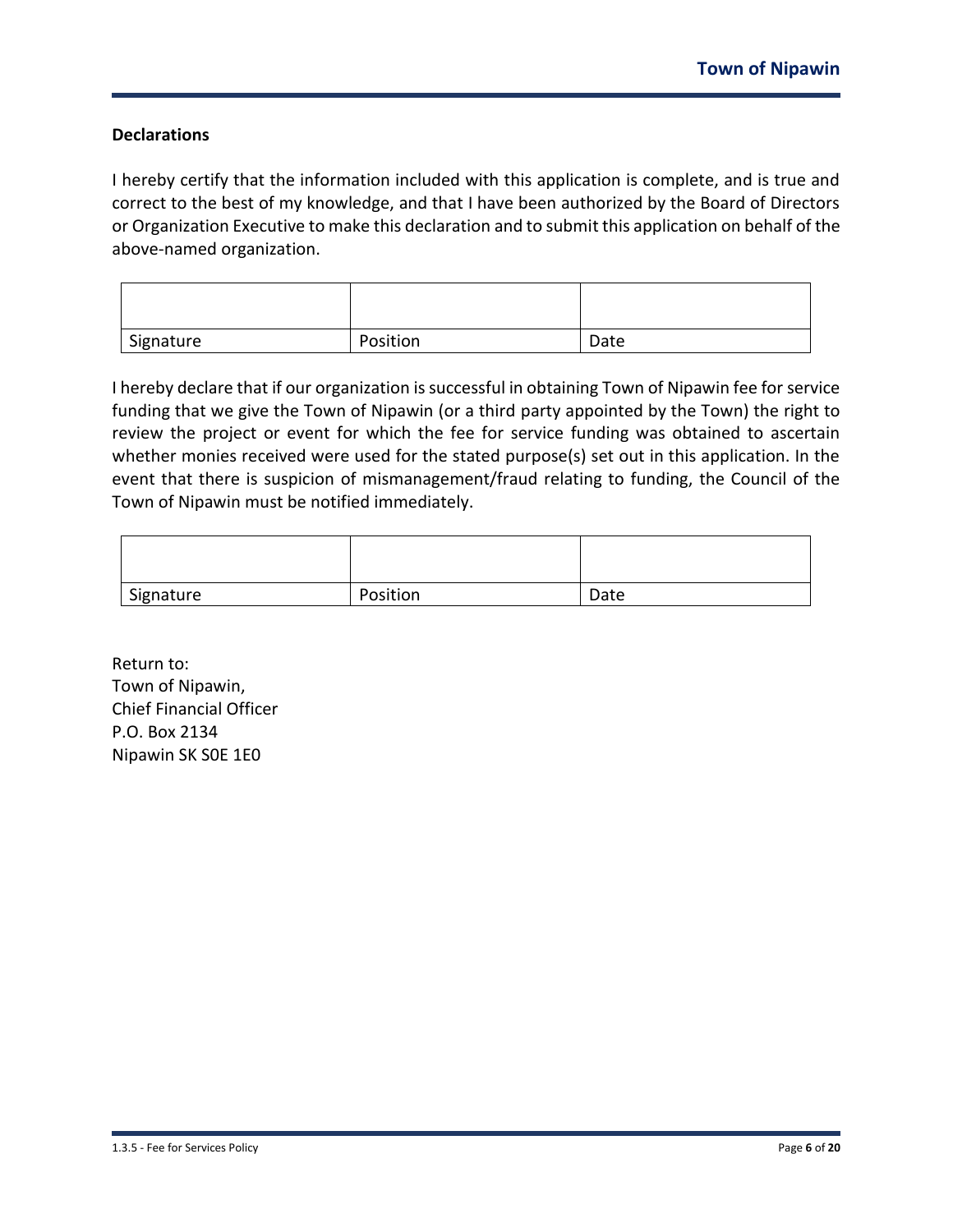| General Fee for Service Contract Information: (attach additional pages as required) |  |  |
|-------------------------------------------------------------------------------------|--|--|
|-------------------------------------------------------------------------------------|--|--|

| 1. Describe the operation and history of your organization:                                |
|--------------------------------------------------------------------------------------------|
|                                                                                            |
|                                                                                            |
|                                                                                            |
|                                                                                            |
|                                                                                            |
|                                                                                            |
|                                                                                            |
|                                                                                            |
|                                                                                            |
|                                                                                            |
|                                                                                            |
|                                                                                            |
|                                                                                            |
|                                                                                            |
|                                                                                            |
|                                                                                            |
|                                                                                            |
|                                                                                            |
|                                                                                            |
|                                                                                            |
|                                                                                            |
| 2. Describe the specific activity to which the Fee for Service funding would be applied:   |
|                                                                                            |
|                                                                                            |
|                                                                                            |
|                                                                                            |
|                                                                                            |
|                                                                                            |
|                                                                                            |
|                                                                                            |
|                                                                                            |
|                                                                                            |
|                                                                                            |
|                                                                                            |
|                                                                                            |
|                                                                                            |
|                                                                                            |
|                                                                                            |
|                                                                                            |
|                                                                                            |
|                                                                                            |
|                                                                                            |
|                                                                                            |
|                                                                                            |
| 3. How was the need for your proposal identified and how will the activity meet this need: |
|                                                                                            |
|                                                                                            |
|                                                                                            |
|                                                                                            |
|                                                                                            |
|                                                                                            |
|                                                                                            |
|                                                                                            |
|                                                                                            |
|                                                                                            |
|                                                                                            |
|                                                                                            |
|                                                                                            |
|                                                                                            |
|                                                                                            |
|                                                                                            |
|                                                                                            |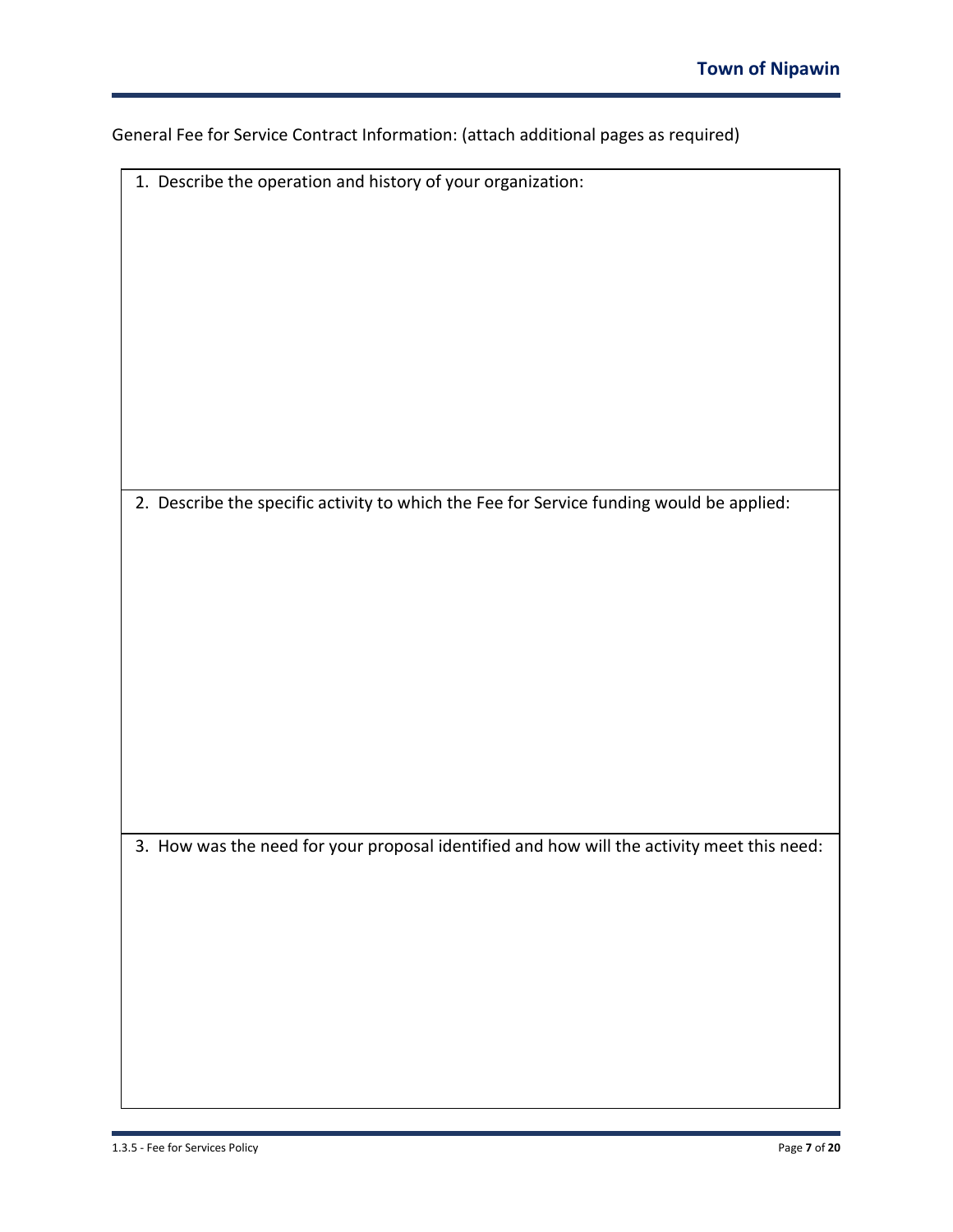| 4. How will this proposal benefit the community by promoting enhancement of community<br>identity and pride locally, encouragement and expansion of volunteerism, promotion of<br>healthy living, promotion of history, arts, culture, and roots, sustainability for the<br>community (including financial stability), enhancement of quality of life for residents? |
|----------------------------------------------------------------------------------------------------------------------------------------------------------------------------------------------------------------------------------------------------------------------------------------------------------------------------------------------------------------------|
| 5. How will participants or beneficiaries become aware of this event/program?                                                                                                                                                                                                                                                                                        |
|                                                                                                                                                                                                                                                                                                                                                                      |
| 6. What are the expected outcomes of the proposed activity?                                                                                                                                                                                                                                                                                                          |
|                                                                                                                                                                                                                                                                                                                                                                      |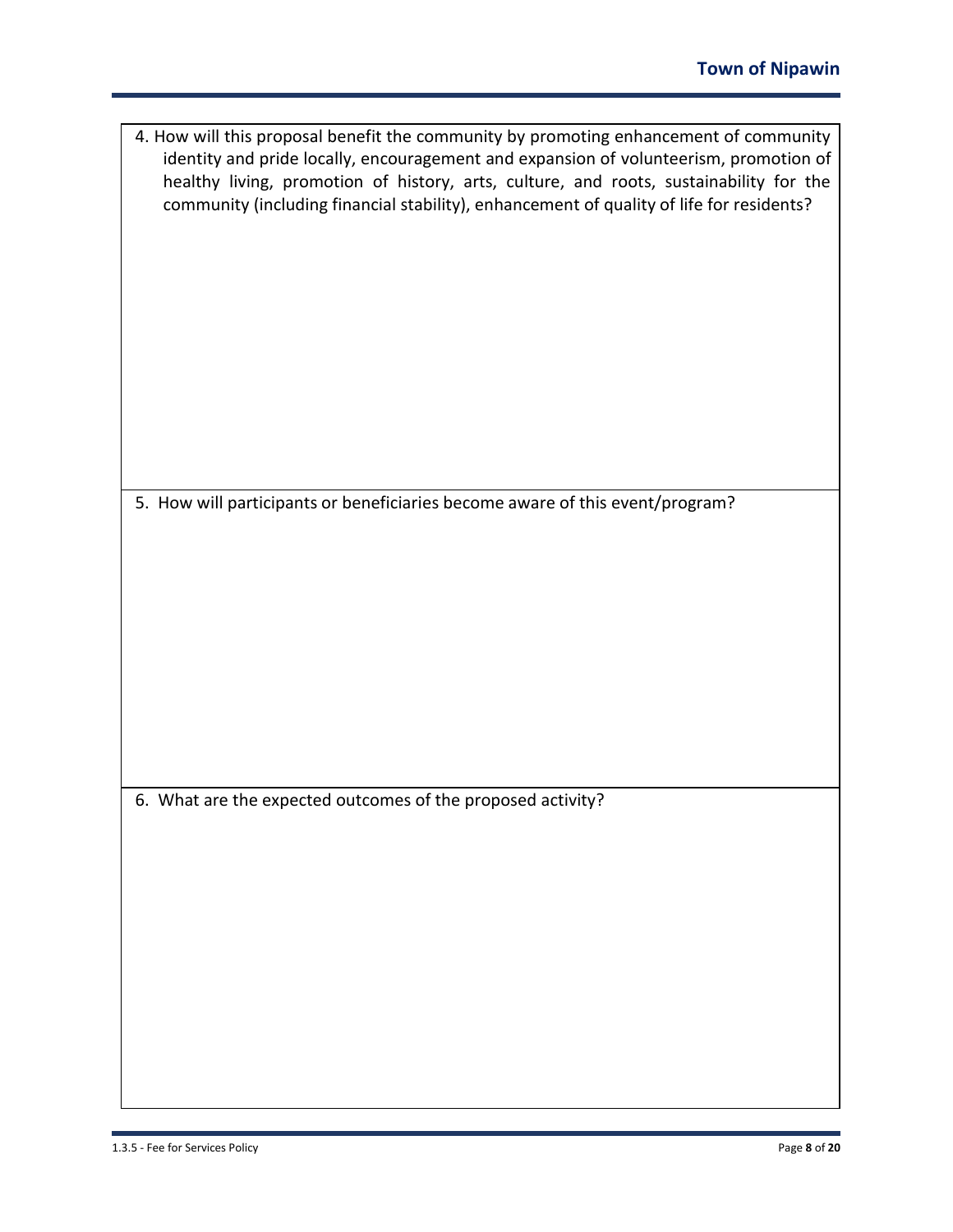| 7. List the number of citizens served by your organizations in the past two years and the<br>number expected to be served during the year following receipt of this Fee for Service<br>Contract, if approved. Please provide any other statistics that may be helpful. |
|------------------------------------------------------------------------------------------------------------------------------------------------------------------------------------------------------------------------------------------------------------------------|
| 8. How will you evaluate your proposed activity at the conclusion of the project or event?                                                                                                                                                                             |
| Identify any similar services or events offered in the Town and describe how your<br>9.<br>proposed activity is unique.                                                                                                                                                |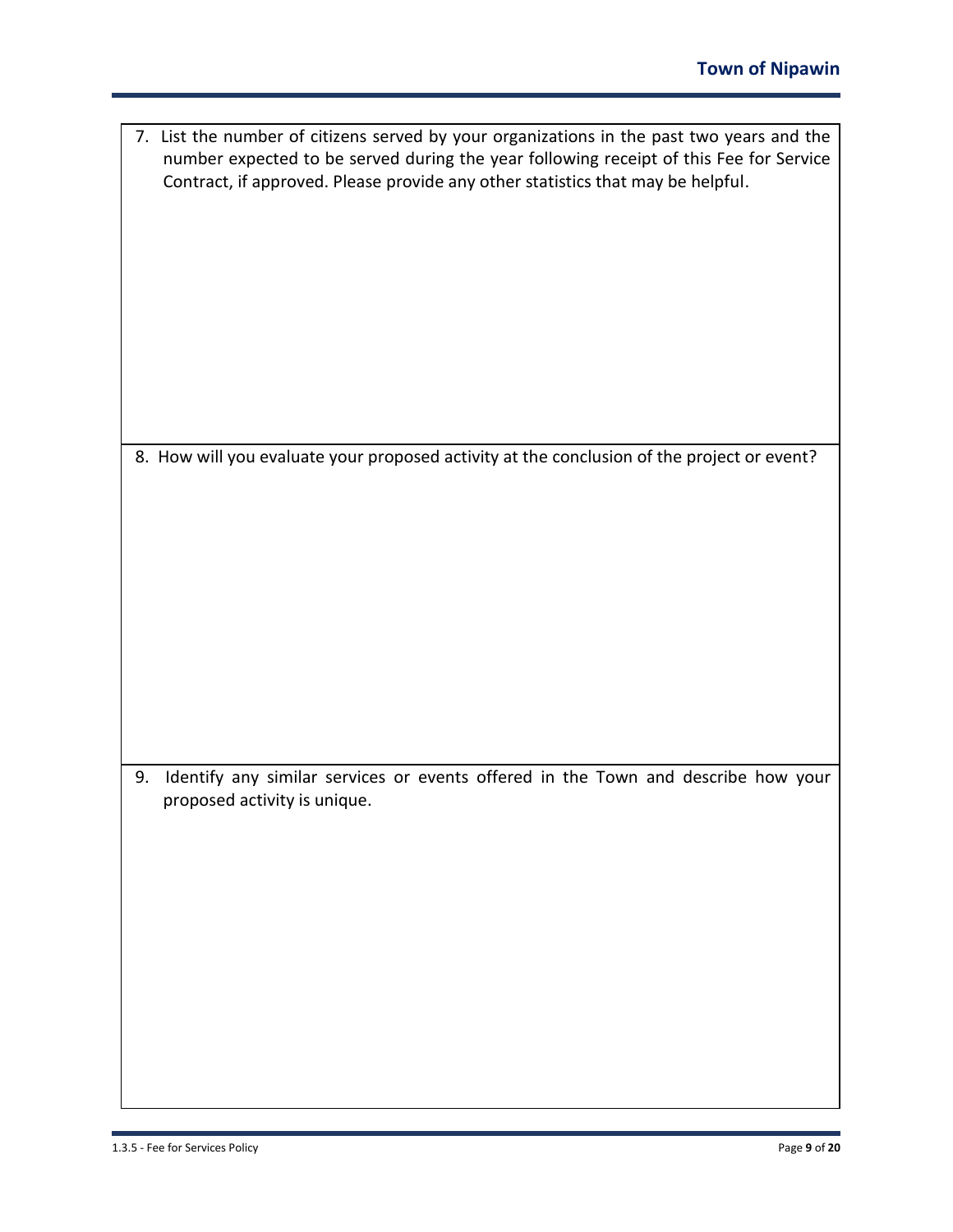| 10. List any organizations with whom you collaborate or partner in order to provide services. |
|-----------------------------------------------------------------------------------------------|
|                                                                                               |
|                                                                                               |
|                                                                                               |
|                                                                                               |
|                                                                                               |
|                                                                                               |
|                                                                                               |
|                                                                                               |
|                                                                                               |
|                                                                                               |
|                                                                                               |
|                                                                                               |
|                                                                                               |
| 11. Please indicate how your organization will recognize the Town's contribution to your      |
| project or event.                                                                             |
|                                                                                               |
|                                                                                               |
|                                                                                               |
|                                                                                               |
|                                                                                               |
|                                                                                               |
|                                                                                               |
|                                                                                               |
|                                                                                               |
|                                                                                               |
|                                                                                               |
| 12. Please describe the governance structure of your organization.                            |
|                                                                                               |
|                                                                                               |
|                                                                                               |
|                                                                                               |
|                                                                                               |
|                                                                                               |
|                                                                                               |
|                                                                                               |
|                                                                                               |
|                                                                                               |
|                                                                                               |
|                                                                                               |
|                                                                                               |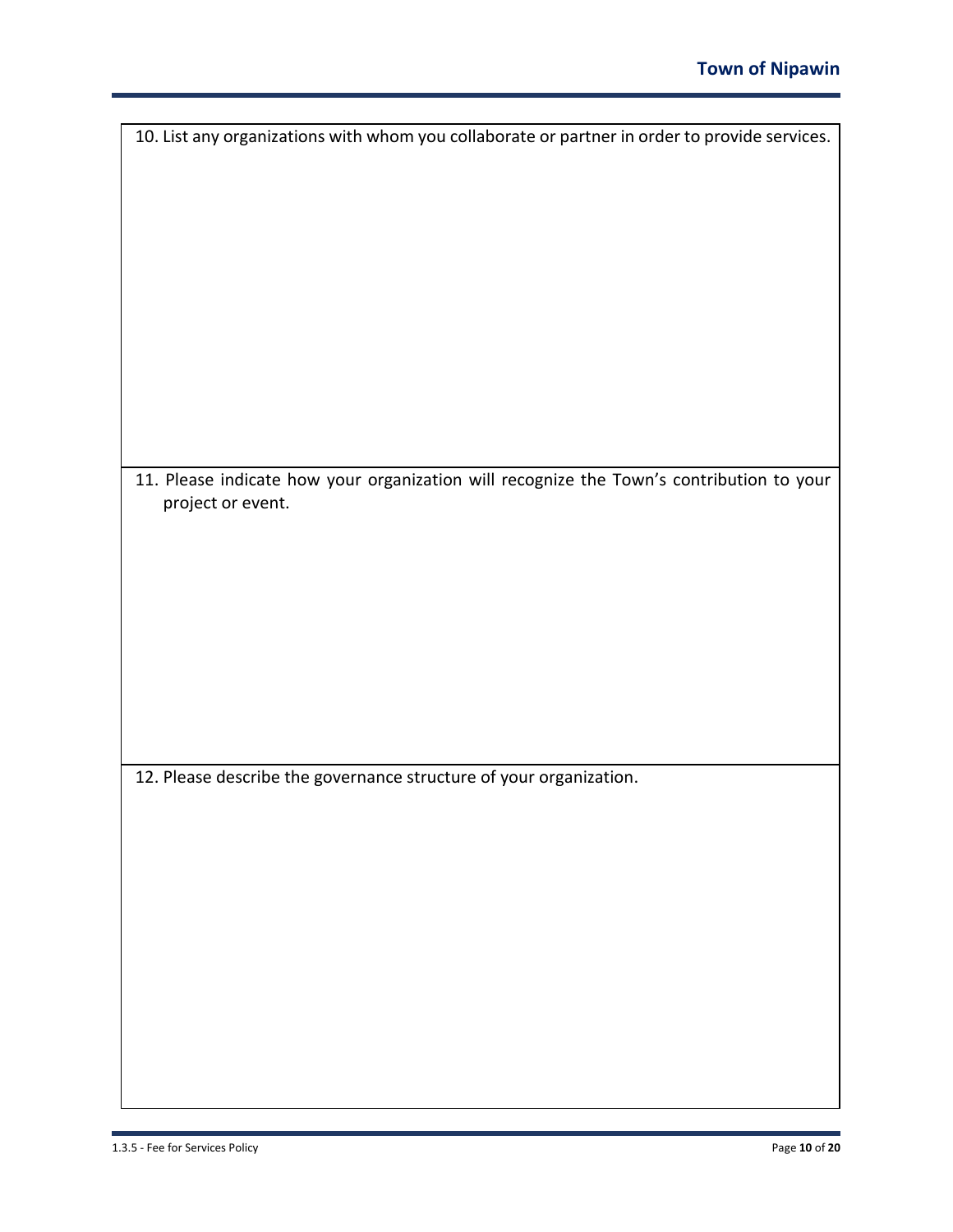| 13. Please describe the financial controls and administrative management process in your                |
|---------------------------------------------------------------------------------------------------------|
| organization.                                                                                           |
|                                                                                                         |
|                                                                                                         |
|                                                                                                         |
|                                                                                                         |
|                                                                                                         |
|                                                                                                         |
|                                                                                                         |
|                                                                                                         |
|                                                                                                         |
|                                                                                                         |
|                                                                                                         |
| 14. Please describe the organization's financial need for Town funding assistance for this<br>proposal. |
|                                                                                                         |
|                                                                                                         |
|                                                                                                         |
|                                                                                                         |
|                                                                                                         |
|                                                                                                         |
|                                                                                                         |
|                                                                                                         |
|                                                                                                         |
|                                                                                                         |
|                                                                                                         |
|                                                                                                         |
| 15. What are the total annual revenues for your organization?                                           |
|                                                                                                         |
|                                                                                                         |
|                                                                                                         |
|                                                                                                         |
|                                                                                                         |
|                                                                                                         |
|                                                                                                         |
|                                                                                                         |
|                                                                                                         |
|                                                                                                         |
|                                                                                                         |
|                                                                                                         |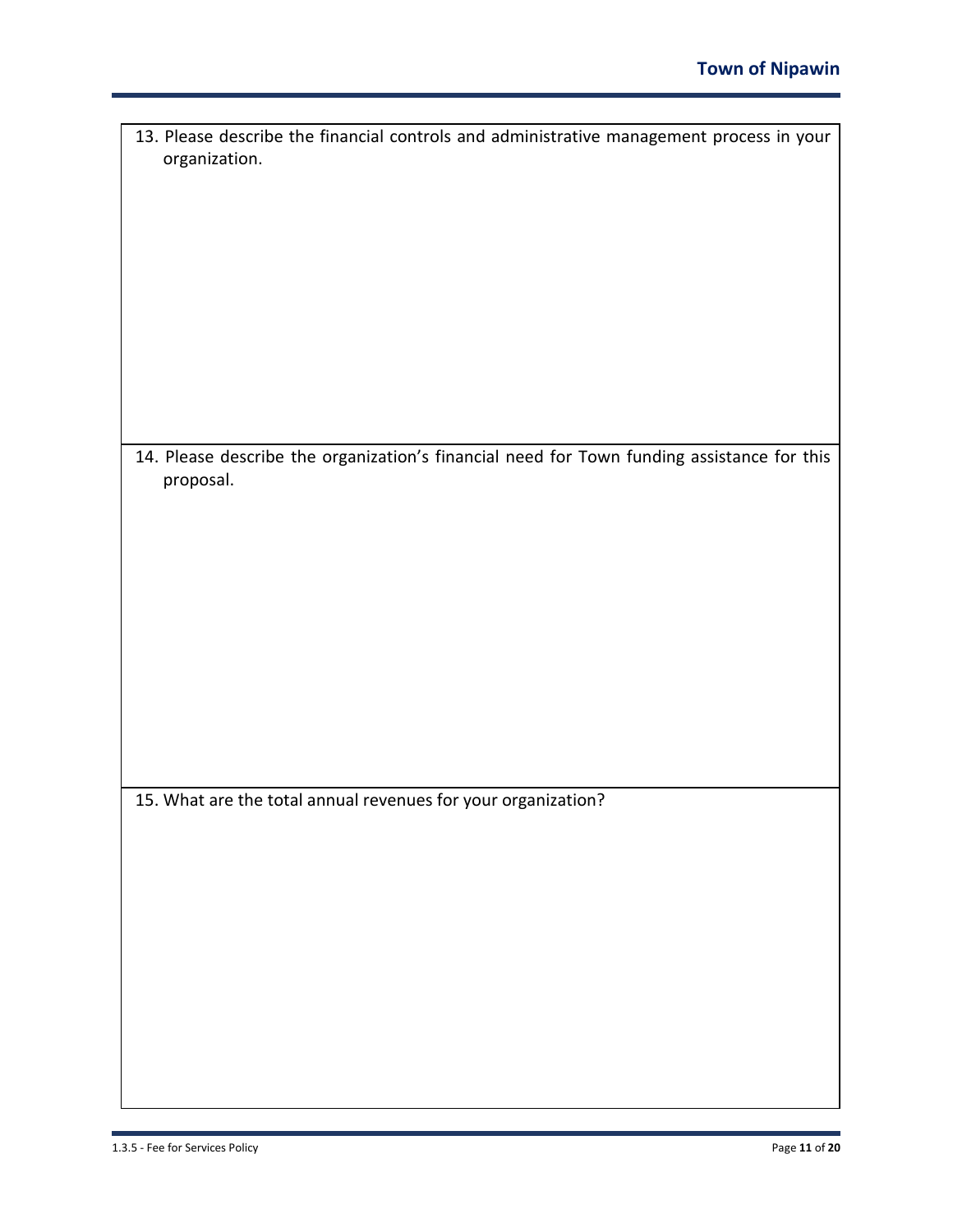| 16. Will this activity be complete within a one-year period of receipt of the Town Fee for<br>Service Contract?                                                       |
|-----------------------------------------------------------------------------------------------------------------------------------------------------------------------|
|                                                                                                                                                                       |
|                                                                                                                                                                       |
|                                                                                                                                                                       |
|                                                                                                                                                                       |
|                                                                                                                                                                       |
|                                                                                                                                                                       |
|                                                                                                                                                                       |
| 17. Will this fee for service funding be used to fund staff training and professional                                                                                 |
| development? If so, please give details.                                                                                                                              |
|                                                                                                                                                                       |
|                                                                                                                                                                       |
|                                                                                                                                                                       |
|                                                                                                                                                                       |
|                                                                                                                                                                       |
|                                                                                                                                                                       |
|                                                                                                                                                                       |
|                                                                                                                                                                       |
| 18. Please describe your organization's membership criteria, detail how many members you<br>have, and indicate what volunteer activities the organization undertakes. |
|                                                                                                                                                                       |
|                                                                                                                                                                       |
|                                                                                                                                                                       |
|                                                                                                                                                                       |
|                                                                                                                                                                       |
|                                                                                                                                                                       |
|                                                                                                                                                                       |
|                                                                                                                                                                       |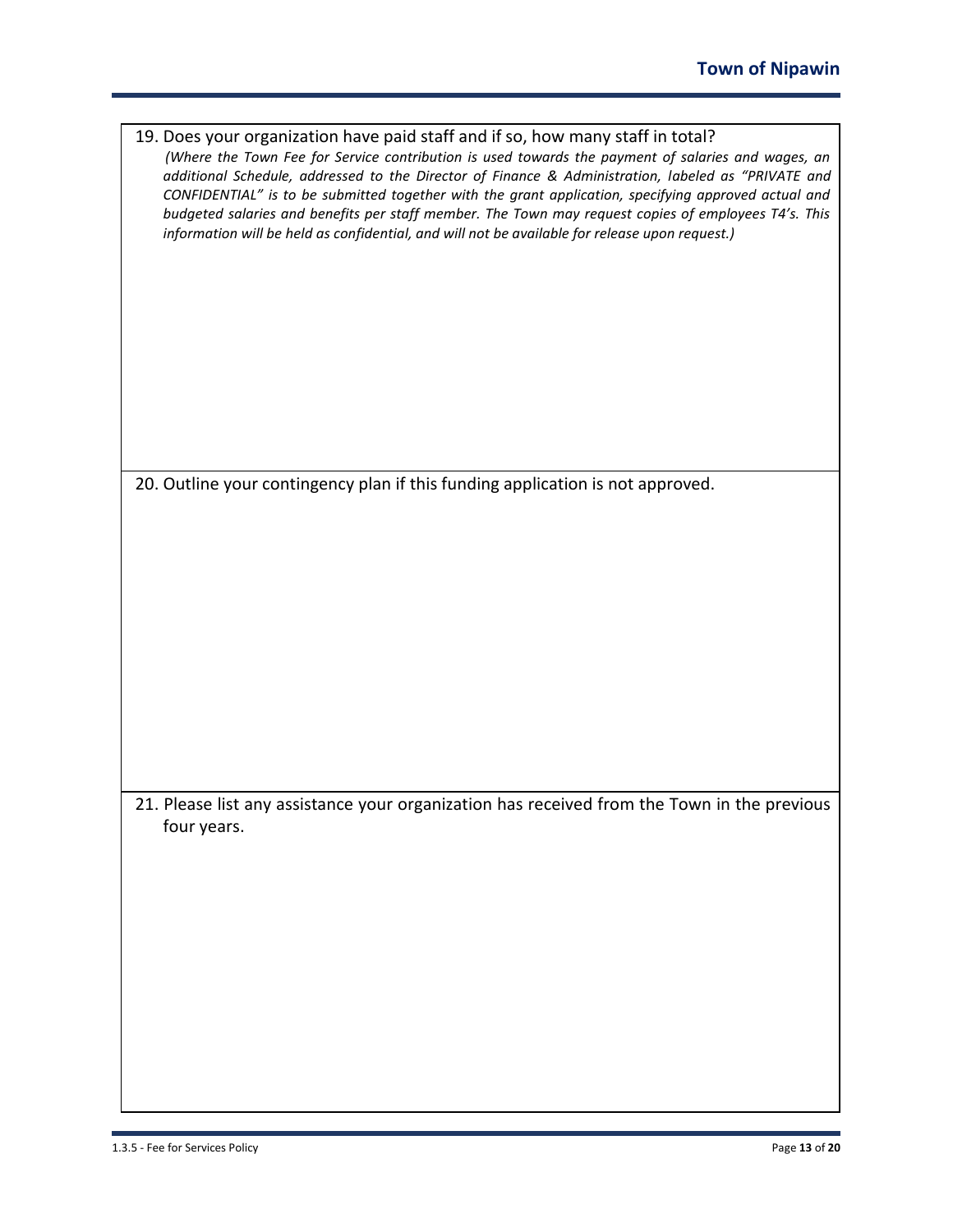| 22. What previous sources of funding have you administered from sources other than the      |  |  |  |
|---------------------------------------------------------------------------------------------|--|--|--|
| Town?                                                                                       |  |  |  |
|                                                                                             |  |  |  |
|                                                                                             |  |  |  |
|                                                                                             |  |  |  |
|                                                                                             |  |  |  |
|                                                                                             |  |  |  |
|                                                                                             |  |  |  |
|                                                                                             |  |  |  |
|                                                                                             |  |  |  |
|                                                                                             |  |  |  |
|                                                                                             |  |  |  |
|                                                                                             |  |  |  |
|                                                                                             |  |  |  |
|                                                                                             |  |  |  |
|                                                                                             |  |  |  |
|                                                                                             |  |  |  |
|                                                                                             |  |  |  |
|                                                                                             |  |  |  |
| 23. Please describe the marketing and self-financing activities of your organization. Where |  |  |  |
|                                                                                             |  |  |  |
| do the organizations revenues come from and approximately what percentage is derived        |  |  |  |
|                                                                                             |  |  |  |
| from each source?                                                                           |  |  |  |
|                                                                                             |  |  |  |
|                                                                                             |  |  |  |
|                                                                                             |  |  |  |
|                                                                                             |  |  |  |
|                                                                                             |  |  |  |
|                                                                                             |  |  |  |
|                                                                                             |  |  |  |
|                                                                                             |  |  |  |
|                                                                                             |  |  |  |
|                                                                                             |  |  |  |
|                                                                                             |  |  |  |
|                                                                                             |  |  |  |
|                                                                                             |  |  |  |
|                                                                                             |  |  |  |
|                                                                                             |  |  |  |
|                                                                                             |  |  |  |
|                                                                                             |  |  |  |
|                                                                                             |  |  |  |
|                                                                                             |  |  |  |
|                                                                                             |  |  |  |
|                                                                                             |  |  |  |
|                                                                                             |  |  |  |
| 24. What are your organization's overall goals and objectives for the coming year?          |  |  |  |
|                                                                                             |  |  |  |
|                                                                                             |  |  |  |
|                                                                                             |  |  |  |
|                                                                                             |  |  |  |
|                                                                                             |  |  |  |
|                                                                                             |  |  |  |
|                                                                                             |  |  |  |
|                                                                                             |  |  |  |
|                                                                                             |  |  |  |
|                                                                                             |  |  |  |
|                                                                                             |  |  |  |
|                                                                                             |  |  |  |
|                                                                                             |  |  |  |
|                                                                                             |  |  |  |
|                                                                                             |  |  |  |
|                                                                                             |  |  |  |
|                                                                                             |  |  |  |
|                                                                                             |  |  |  |
|                                                                                             |  |  |  |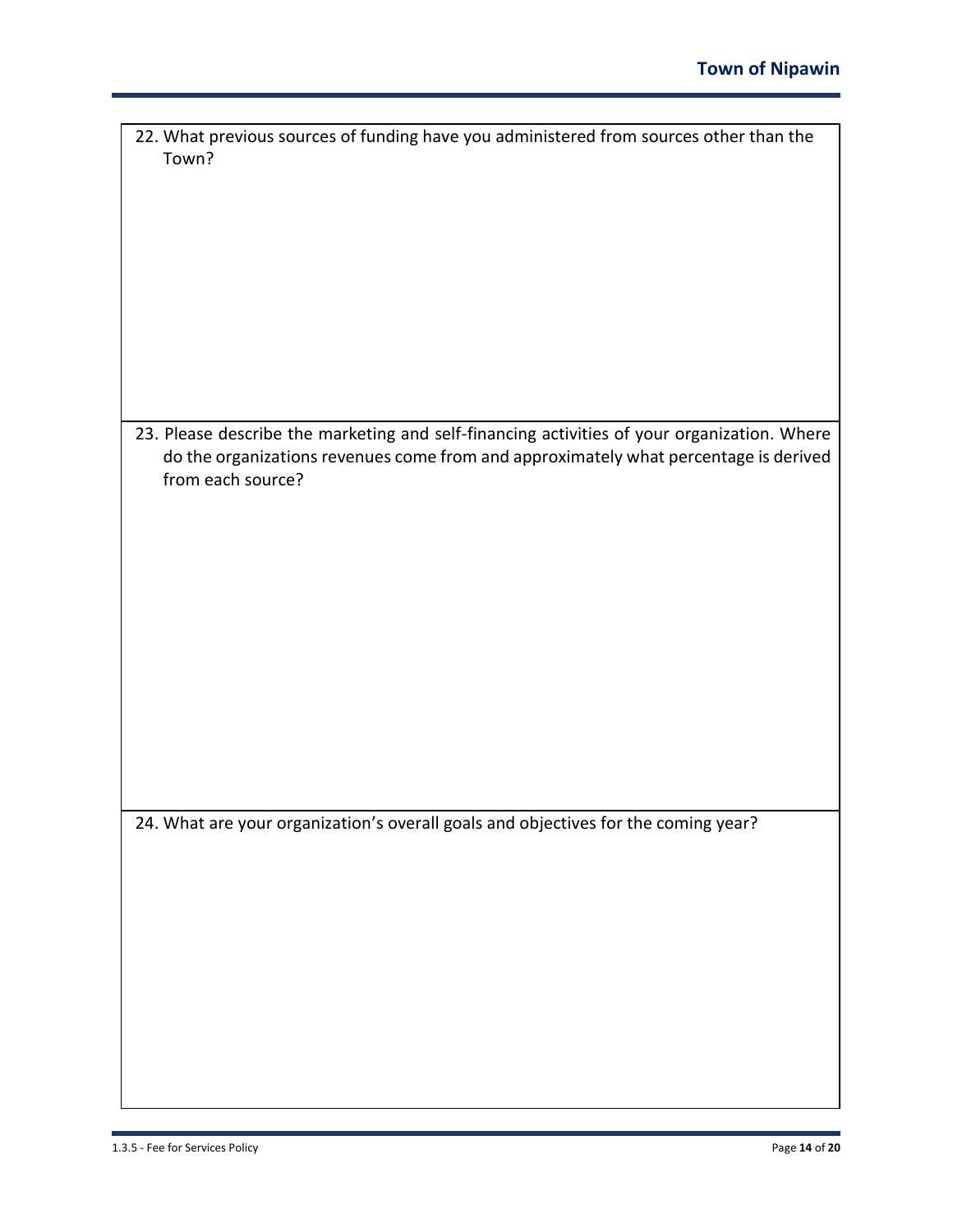Applicants seeking assistance greater than \$1,000.00 per year must provide:

- a detailed consolidated budget for the entire organization including both revenues/expenditures and a specific budget for the project or event for which assistance is requested;
- where a portion of funds are intended to go towards salaries the applicant is required to provide an itemized breakdown detailing the following:
	- o position title
	- o wages
	- o benefits
	- o gross position expenses
- a current financial statement prepared and signed by the appropriate person (i.e.: CPA, CA, CGA, CMA, comptroller, bookkeeper, financial officer, treasurer) business plan or statement of objectives;
- a quarterly financial report to be submitted prior to the release of fee for service funding (for funding in excess of \$5,000.00);
- constitution and bylaws of the organization if such exist.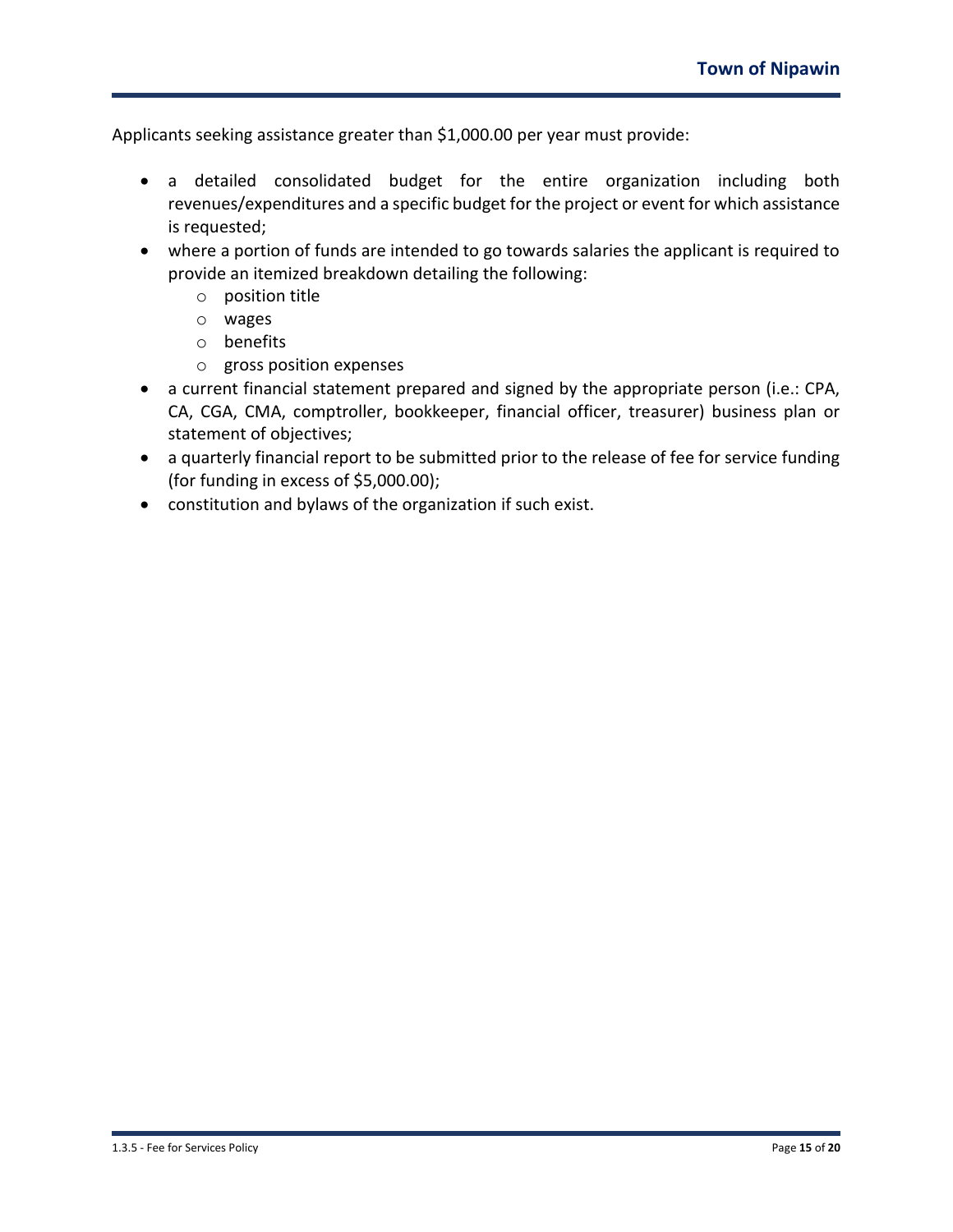| <b>Policy – Finance</b> |  |
|-------------------------|--|
|-------------------------|--|

| For internal use only                               |     |       |              |  |  |
|-----------------------------------------------------|-----|-------|--------------|--|--|
| Reviewed by:                                        |     |       |              |  |  |
| Received:                                           | Day | Month | Year         |  |  |
| Required documentation attached                     |     |       | $\square$ No |  |  |
| All questions completed                             |     |       | $\square$ No |  |  |
| Signatures and initials complete                    |     |       | $\Box$ No    |  |  |
| Meets eligibility criteria                          |     |       | $\Box$ No    |  |  |
| If No, briefly describe disqualifying circumstances |     |       |              |  |  |
|                                                     |     |       |              |  |  |
|                                                     |     |       |              |  |  |
| <b>REVIEWER'S COMMENTS</b>                          |     |       |              |  |  |
|                                                     |     |       |              |  |  |
|                                                     |     |       |              |  |  |
|                                                     |     |       |              |  |  |
|                                                     |     |       |              |  |  |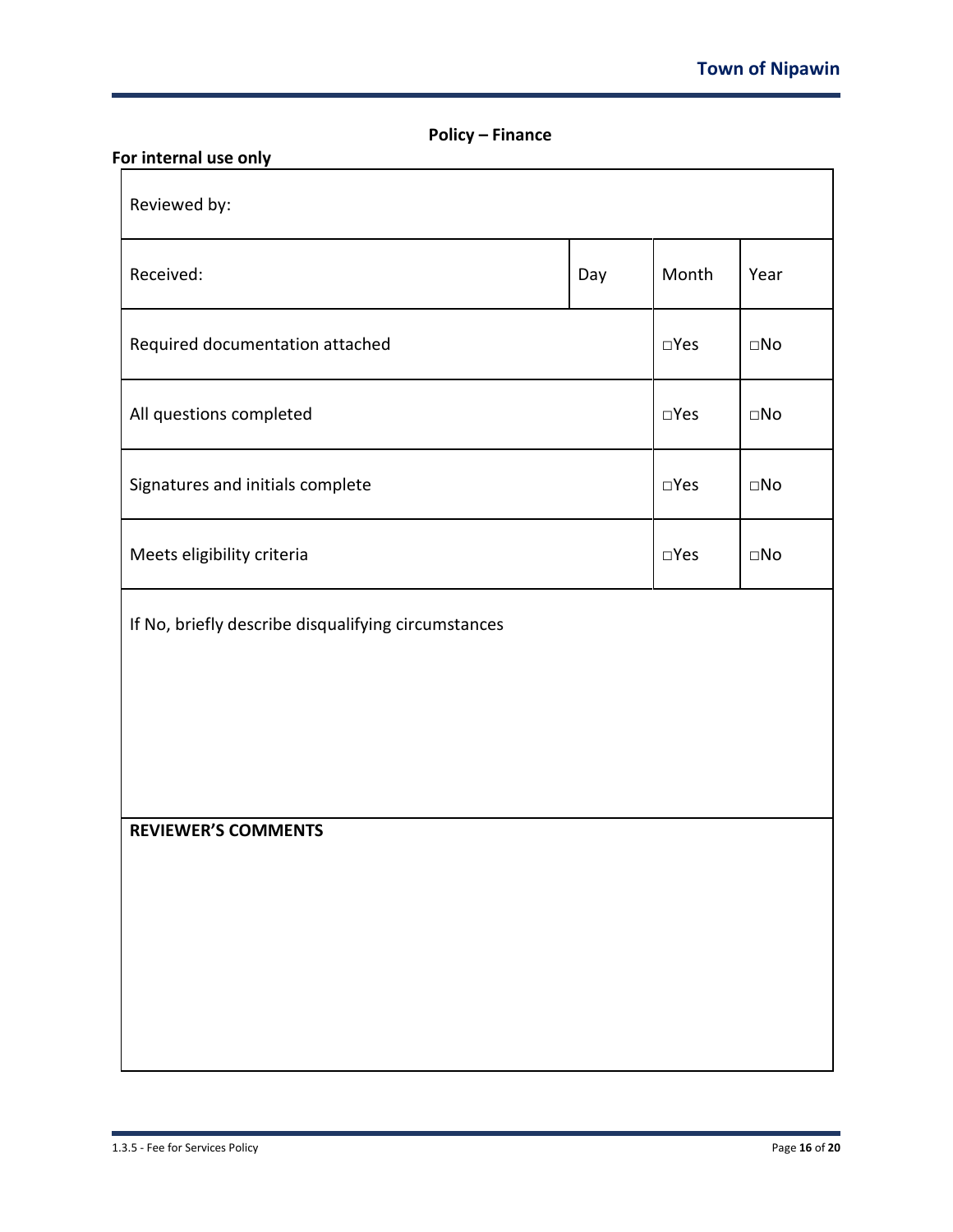## **CONTRACT "FEE FOR SERVICE"**

| THIS CONTRACT made and entered into this |                                           | day of | , 20 |
|------------------------------------------|-------------------------------------------|--------|------|
| <b>BETWEEN</b>                           |                                           |        |      |
|                                          |                                           |        |      |
|                                          |                                           |        |      |
|                                          | ("Contractor")                            |        |      |
| <b>AND</b>                               |                                           |        |      |
|                                          | Town of Nipawin<br>210 Second Avenue East |        |      |
|                                          | PO Box 2134                               |        |      |
|                                          | Nipawin, SK SOE 1EO<br>("Town")           |        |      |

NOW THEREFORE, The Town and the Contractor agree as follows:

## **1. STATEMENT OF DELIVERABLES**

The Contractor shall carry out the services described in "Schedule A" as attached to this contract. The Contractor must abide by the conditions agreed upon as set forth in the Fee for Service Policy and Fee for Service Policy Application Form "Schedule A".

#### **2. INDEMNIFICATION**

The Contractor shall indemnify and save harmless the Town from and against all claims, losses, costs, damages, duties, delays, proceedings, or actions arising out of, or related to the Contractor's activities in executing the work.

# **3. PROPERTY OF THE OWNER**

The Contractor shall be responsible for any loss or damage to any property of the Town arising out of the performance of the services. Such property shall only be used by the Contractor as may be directed by the Town and its authorized representatives, and the Contractor shall, at any time when requested to do so, account to the Town for the use of such property.

# **4. SUSPENSION OR TERMINATION OF THE CONTRACT**

(a) The Town may, upon notice in writing to the Contractor, and for cause, suspend or terminate the contract at any time. The Contractor will comply with any such notice immediately.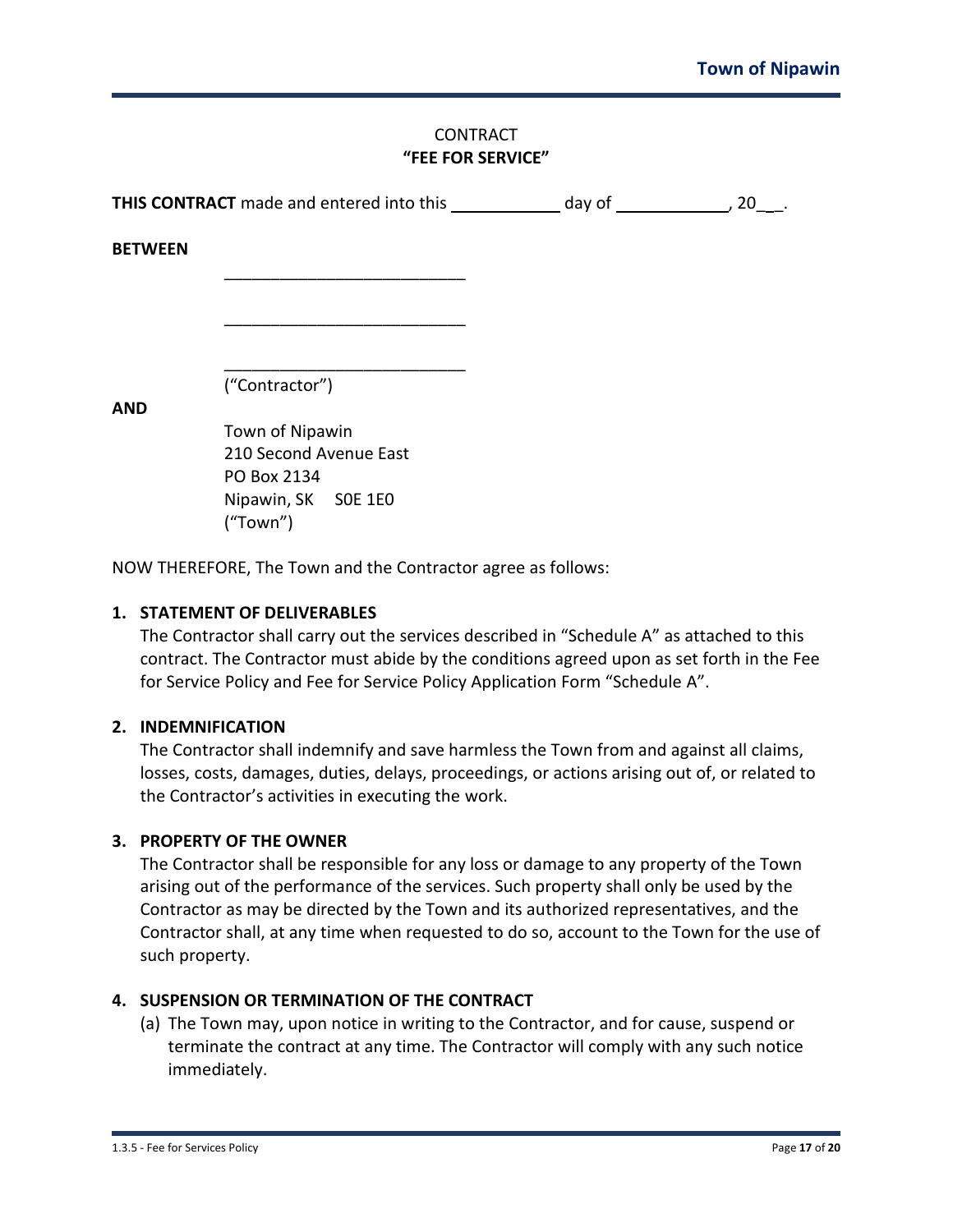- (b) If the Town terminates the contract because of default by the Contractor, the obligation of the Town to make payment to the Contractor shall cease and no further payments shall be made to the Contractor unless the Town shall be satisfied that no financial prejudice will result to the Town from such further payments.
- (c) The Contractor may terminate the contract with reasonable notice (30 days) or immediately with the agreement of both parties.

# **5. CONTRACTOR'S REPRESENTATIONS AND WARRANTIES**

The Contractor represents and warrants that their organization:

- (a) is a non-profit corporation validly incorporated and in good standing under the laws of Saskatchewan and does not conduct its activities with a view to obtaining, and does not distribute, profit or financial gain for its members;
- (b) has the power and capacity to enter into and carry out the obligations under this Contract; and
- (c) has completed all necessary resolutions and other preconditions of this Contract.

# *6.* **ANNUAL REPORTING**

The Contractor will be required to submit an annual report to Council by February 15<sup>th</sup> of the following year which highlights accomplishments, goals and objectives, benefits provided to the community, and a financial statement outlining how the Town's funding was utilized.

## **7. TERM**

The term of this Contract commences on the date first written above commencement date and expires one year from the Commencement Date (the "Term"), subject to earlier termination pursuant to the terms of this Contract.

#### **8. PAYMENT SCHEDULE**

Council approved Fees for Service included in the current year's budget, and as confirmed on the attached Certified Resolution, shall be paid as follows unless stipulated otherwise in the Contract:

- (a) Amount Approved: \$
- (b) Contracts \$5,000 and under: Shall be paid out in one lump sum payment as soon as practical after the Fee for Service Contract is signed.

#### (c) Contracts \$5,001 and over:

- i) That 25% of the contract be paid as soon as practical after the Fee for Service Contract is signed.
- ii) Further quarterly payments shall be paid only after Town review of the Contractor's quarterly report.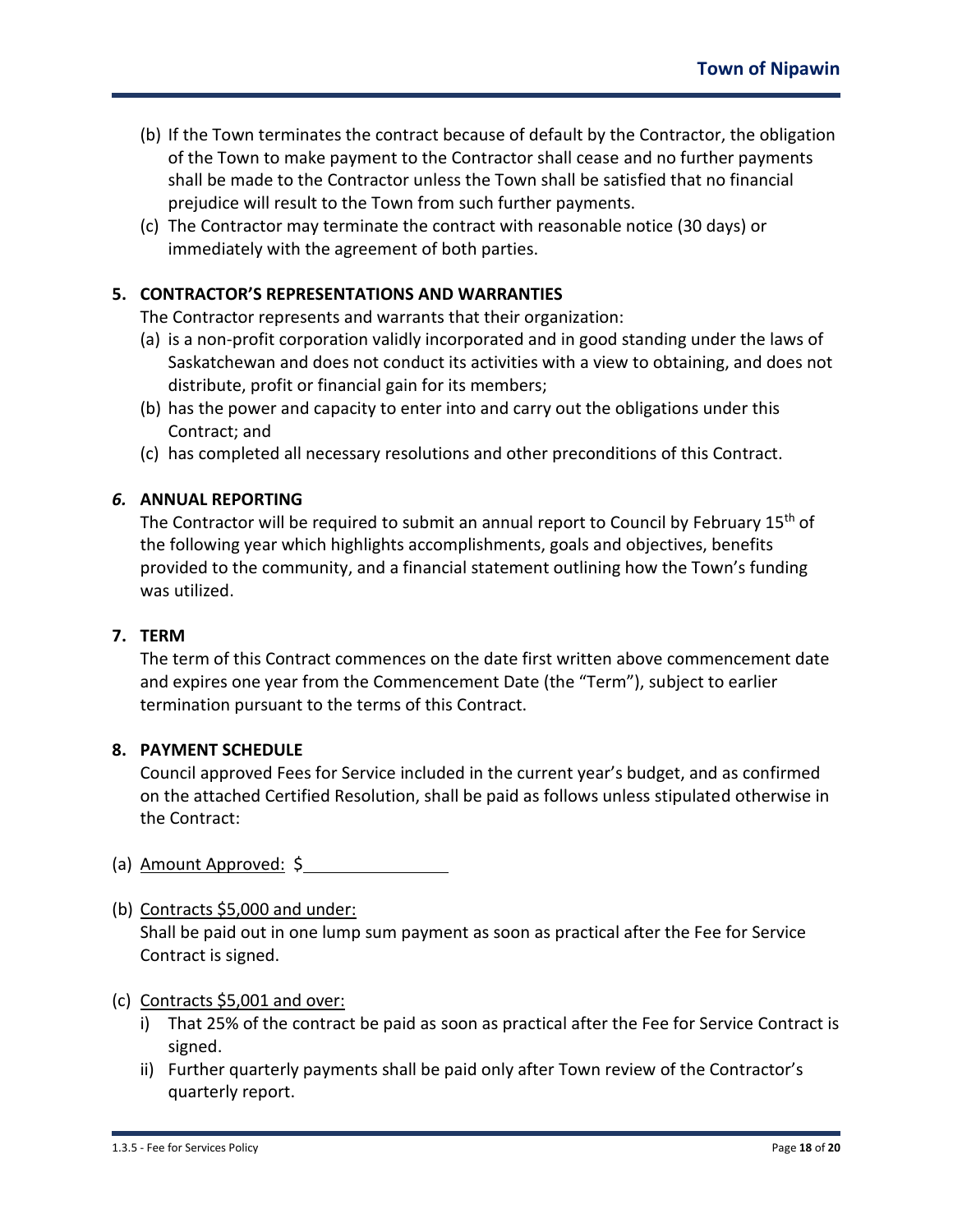IN WITNESS THEREOF, the parties hereto agree that the complete agreement, together with and subject to all provisions contained with shall, when accepted and executed, constitute a binding contract between the Contractor and the Town.

**TOWN OF NIPAWIN CONTRACTOR**

Mayor Mayor Authorized Signatory

Chief Administrative Officer **Authorized Signatory** Authorized Signatory